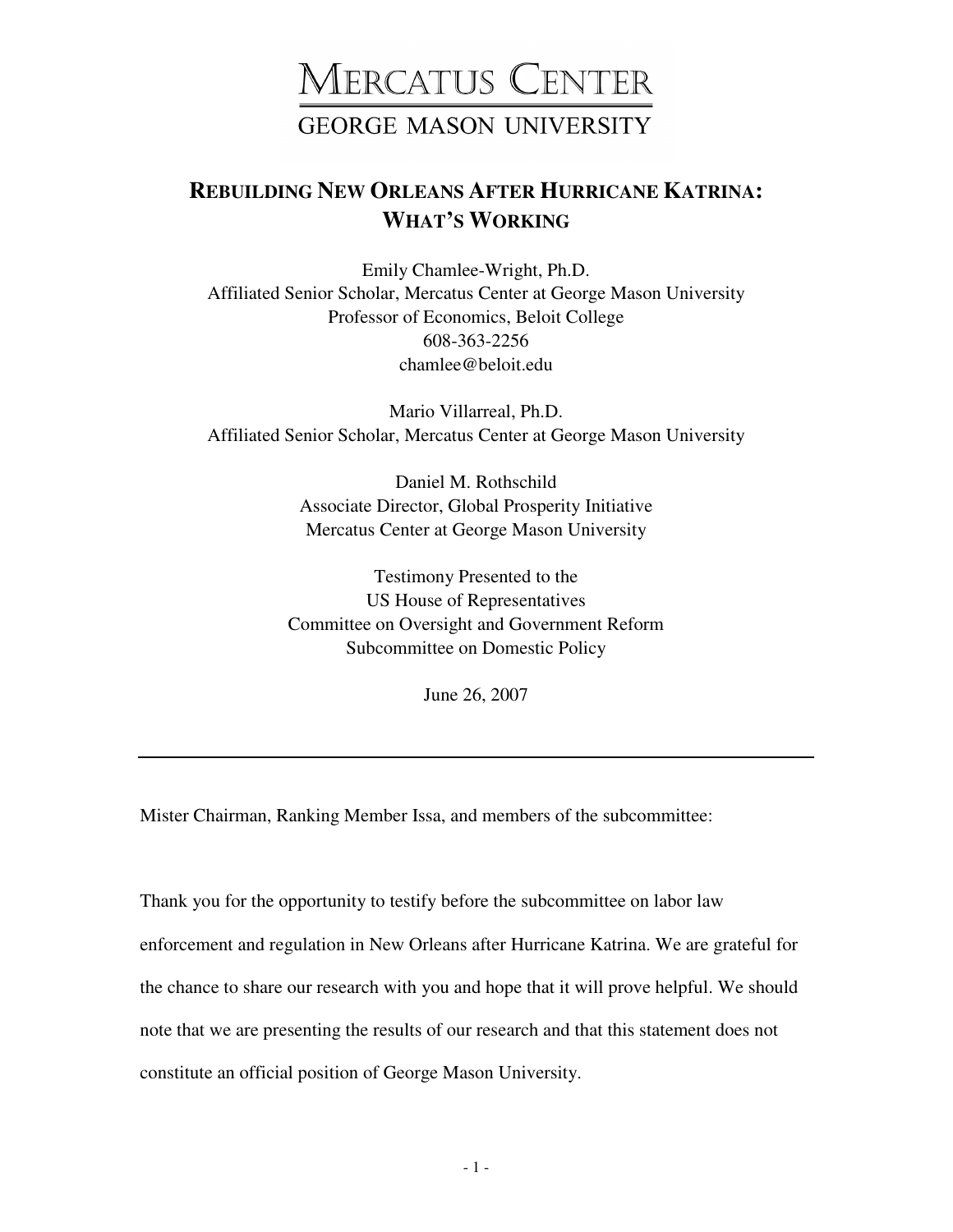In December 2005, the Mercatus Center at George Mason University began a five-year study in Louisiana and Mississippi to learn more about how communities respond to and rebuild after disasters. Through intensive fieldwork and qualitative and quantitative analysis, we hope to understand better the comparative strengths and weaknesses of the private sector, the public sector, and civil society in promoting community rebound after disasters. This is an ongoing study for us that we plan to continue through 2010.

In order to learn first-hand what is working and where communities are seeing successes, we have focused our attention on the rebuilding strategies of ordinary citizens, their families, and communities in Louisiana and Mississippi. To date we have conducted almost 200 in-depth interviews in Orleans and St. Bernard Parishes, Louisiana and Harrison and Hancock Counties, Mississippi.

In January 2007, the Mercatus Center issued a policy report entitled "Disastrous Uncertainty: How Government Disaster Policy Undermines Community Rebound." The report is attached to our testimony. We would like to take this opportunity to share the findings presented in that report as well as additional research we have conducted in the months following.

In the aftermath of Hurricane Katrina, when the waters had receded and families began to take stock of their homes and make decisions about whether and how they would rebuild, governments on all levels began proposing their own plans for rebuilding. On September

- 2 -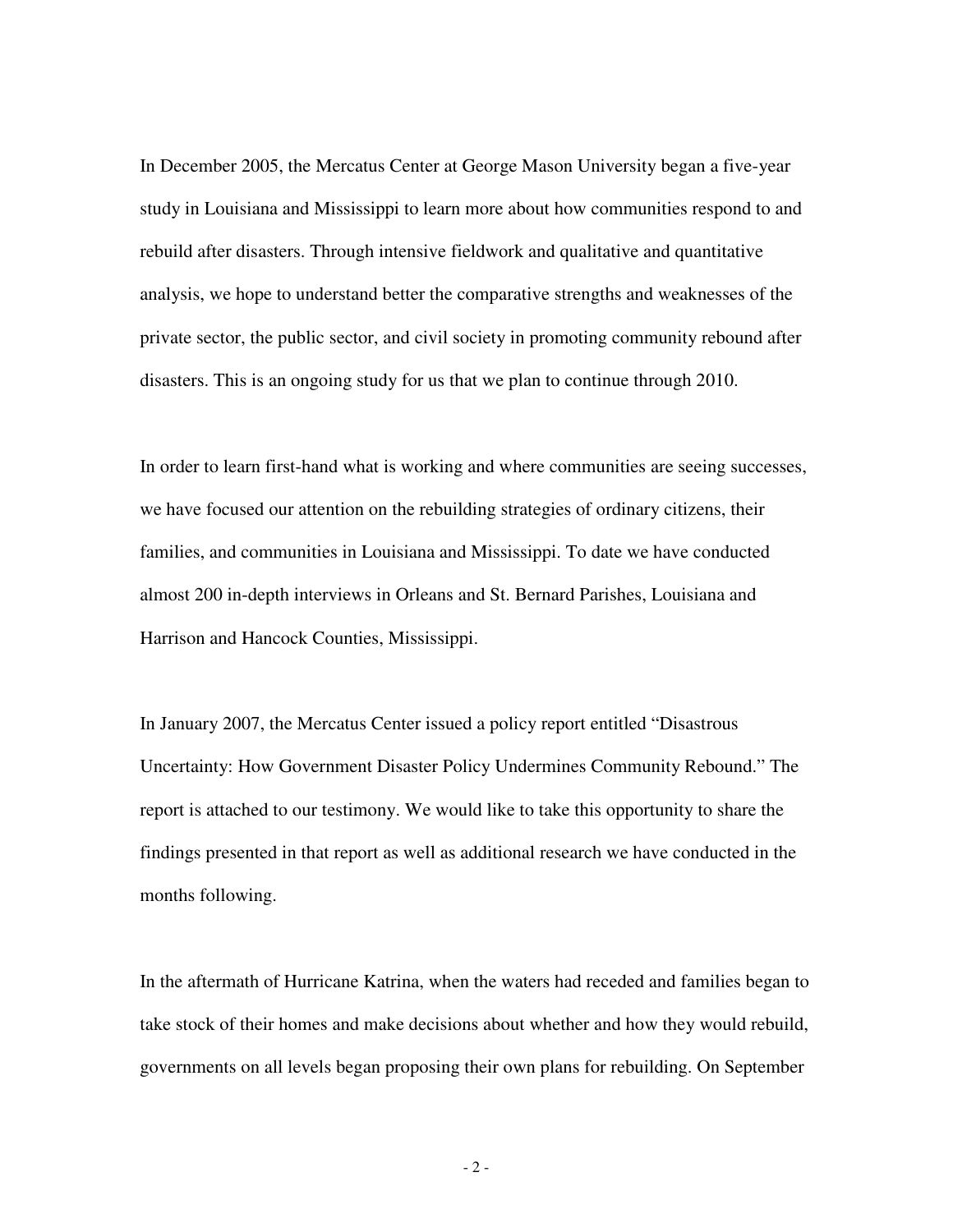16, President Bush addressed the nation from Jackson Square in New Orleans and promised, "[T]he federal government will undertake a close partnership with the states of Louisiana and Mississippi, the city of New Orleans and other Gulf Coast cities so they can rebuild in a sensible, well planned way. Federal funds will cover the great majority of the costs of repairing public infrastructure in the disaster zone, from roads and bridges to schools and water systems."

Today, some 22 months after the hurricane, communities along the coast are in various states of rebuilding. Some are largely rebuilt, while many others appear to have made little progress. Despite the promise of \$110 billion in federal funds, the recovery remains slow, and in some communities it appears stalled altogether. Government programs at all levels are a mess.

The situation cannot be corrected, however, by expanding resources to these programs. The problem is not a scarcity of government funding. The problem is that governments at all levels are creating persistent uncertainty and confusion. By failing to send clear messages about what rules will govern the rebuilding process; by failing to clearly articulate what services and resources will be provided; and by failing to deliver on the promises that have been made, governments at all levels have made it difficult, sometimes impossible, for residents and business owners to make informed and intelligent decisions about whether and how to rebuild. The uncertainty created by government programs—programs intended to help Gulf Coast residents rebuild—is having significant deleterious effects on the rebuilding process.

- 3 -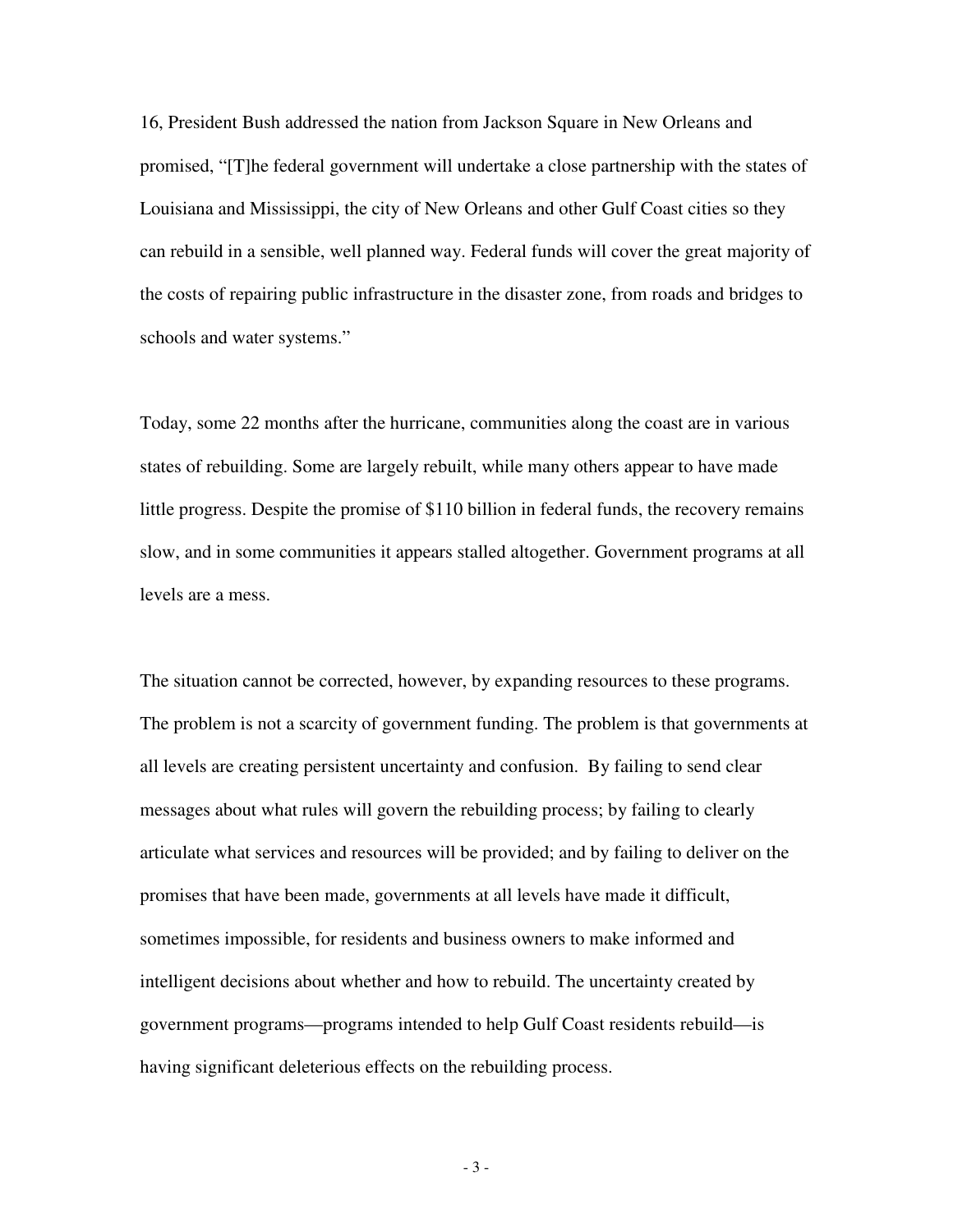This policy-generated uncertainty works counter to the positive signals sent by civil and commercial society, which are critical to sustainable rebuilding. Individuals and families do not rebuild in isolation, but rather, as members of communities—neighborhoods, businesses associations, religious groups and social organizations. Individuals making decisions about rebuilding do so within a larger context, guided by the signals sent by other citizens. These include the positive signals that come from the reopening of grocery stores, auto mechanics, and day care providers (to name just some critical businesses); the creation of new jobs; the reopening of schools; the resumption of church services and social organizations; calls for neighborhood meetings; and the return of other households.

The conflicting signals sent by governments to individuals, families, communities, businesses, and non-profit groups attempting to rebuild create what we call "signal noise." We define this as the persistent distortion of signals that does not self-correct, making the underlying signals – the signals that are critical to guiding sustainable recovery – more difficult for people on the ground to read and interpret.

The positive signals created by fruitful civil and commercial interactions are often drowned out by signal noise generated by public policy. And to the extent that public policy generates signal noise by sending conflicting messages, failing to deliver promised goods and services, failing to clearly delineate the "rules of the game," and interfering in organic rebuilding, the rebuilding process is slowed, uncertainty compounds upon itself, and Katrina's victims continue in a state of limbo. To take but one example, the best

- 4 -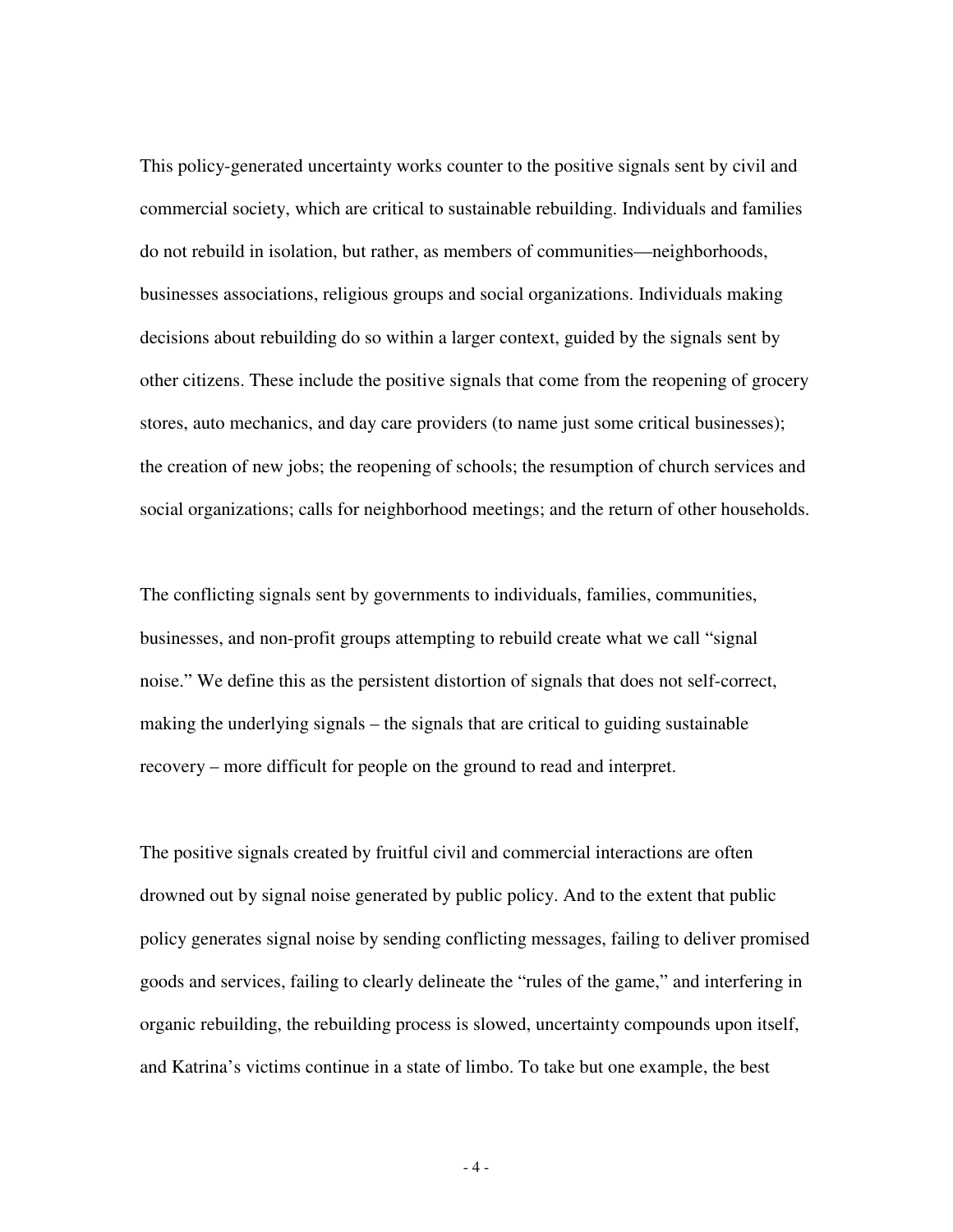work of neighborhood associations in rebuilding a sense of community is undermined by unclear or arbitrary rules about how and when local governments will demolish damaged homes or take property that officials deem blighted.

Signal noise is not the natural confusion in the immediate aftermath of a disaster, nor is it a natural and unavoidable phenomenon. Rather, it is often the unintended consequence of poorly conceived policy interventions. Signals generated by civil and commercial interactions, which possess built-in incentives that amplify the right signals and minimize the wrong ones, tend to sort out and reduce confusion faced by individuals. Government policy does not possess self-correcting properties. Instead, signal noise generated through public policy tends to be stubbornly persistent.

The Louisiana Road Home program, to take but one example, spent months seemingly unable to process the promised checks of up to \$150,000 to help Louisianans rebuild. Indeed, the program had cut fewer than 400 checks as of January this year, and it was March before the program ramped up to the point where it was processing more applications than were coming in. Today the program is suffering from a \$6.5 billion shortfall, and award letters from the program have been amended to include a caveat that the payouts are subject to cancellation if the program runs out of funds. The key problem here is not the lack of money, but the confusion and signal noise generated thereby.

The processes by which cities and states are creating new urban and regional plans are also fraught with problems that create uncertainty and slow recovery. New Orleans went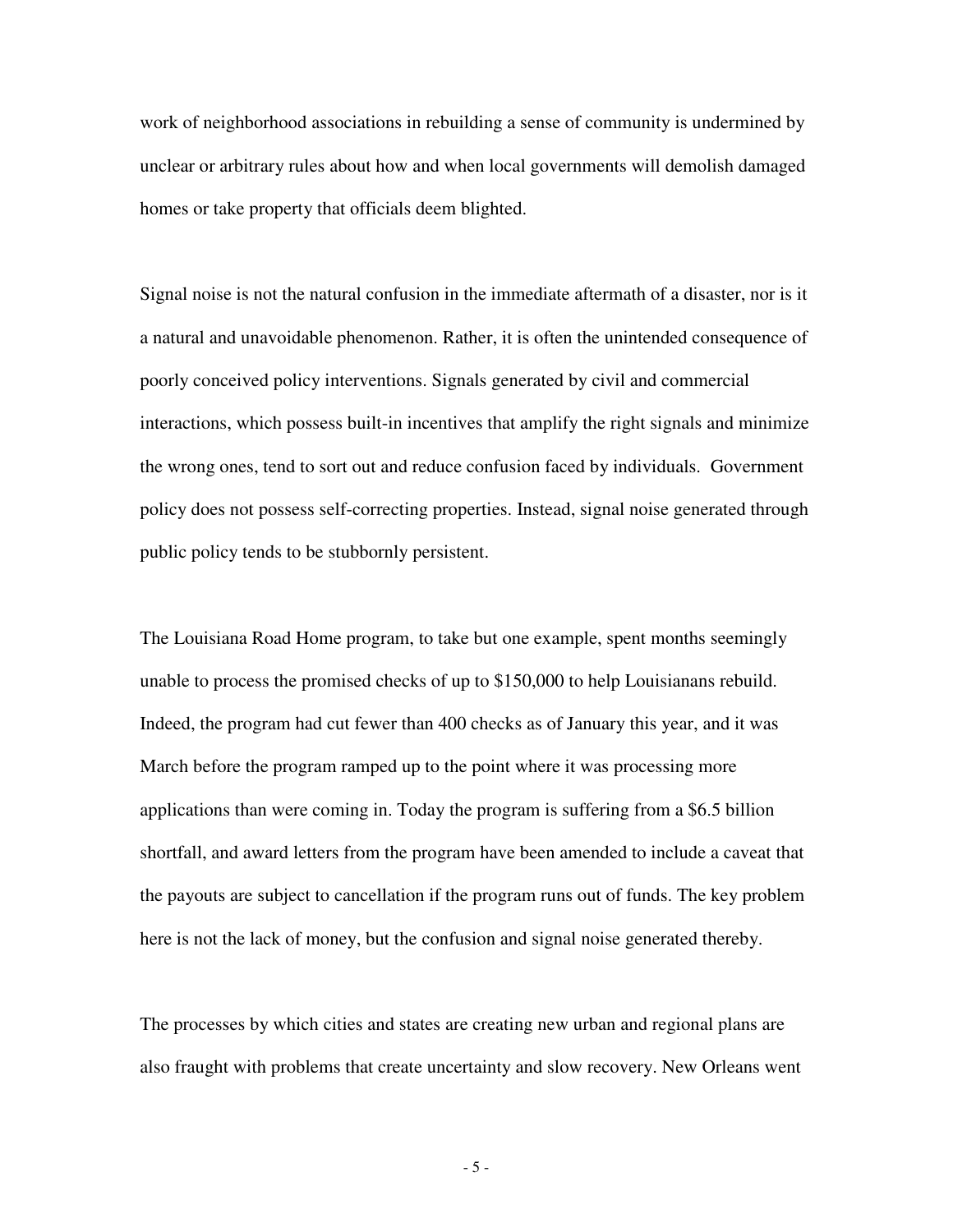through four planning processes before last week finally approving the Unified New Orleans Plan. But the plan has many serious flaws. Most significantly, it is estimated that the plan will cost \$14 billion to implement, and there is no indication where the majority of this money will come from. The plan is still vague, contradictory, and more of a wish list than a true plan. These two problems make the plan a major source of signal noise, which slows the recovery more than it enhances it. The Bureau of Governmental Research, a non-partisan New Orleans-based public policy research group, argues, "[The plan] does not provide the information needed for decision making. It does not tell the public with specificity where its policies would apply. And its policies are sometimes so vague that knowing where they would apply still would not provide enough direction." Our colleagues Sanford Ikeda and Peter Gordon identify in a forthcoming policy paper many of the problems that are inherent in politically-driven urban planning.

To sum up, there is a great deal of signal noise to which policy makers are subjecting returning residents. In our interviews, this frustration is palpable. And the recovery process is being hampered by it.

But in spite of the signal noise being generated by government at all levels, many communities are showing strong and positive signs of rebounding. The Broadmoor Improvement Association has created partnerships with universities and businesses and has shown enormous progress: about two-thirds of the neighborhood's homes have been or are being rebuilt. Critically, the community is working not just to rebuild but to make a better, more vibrant neighborhood.

- 6 -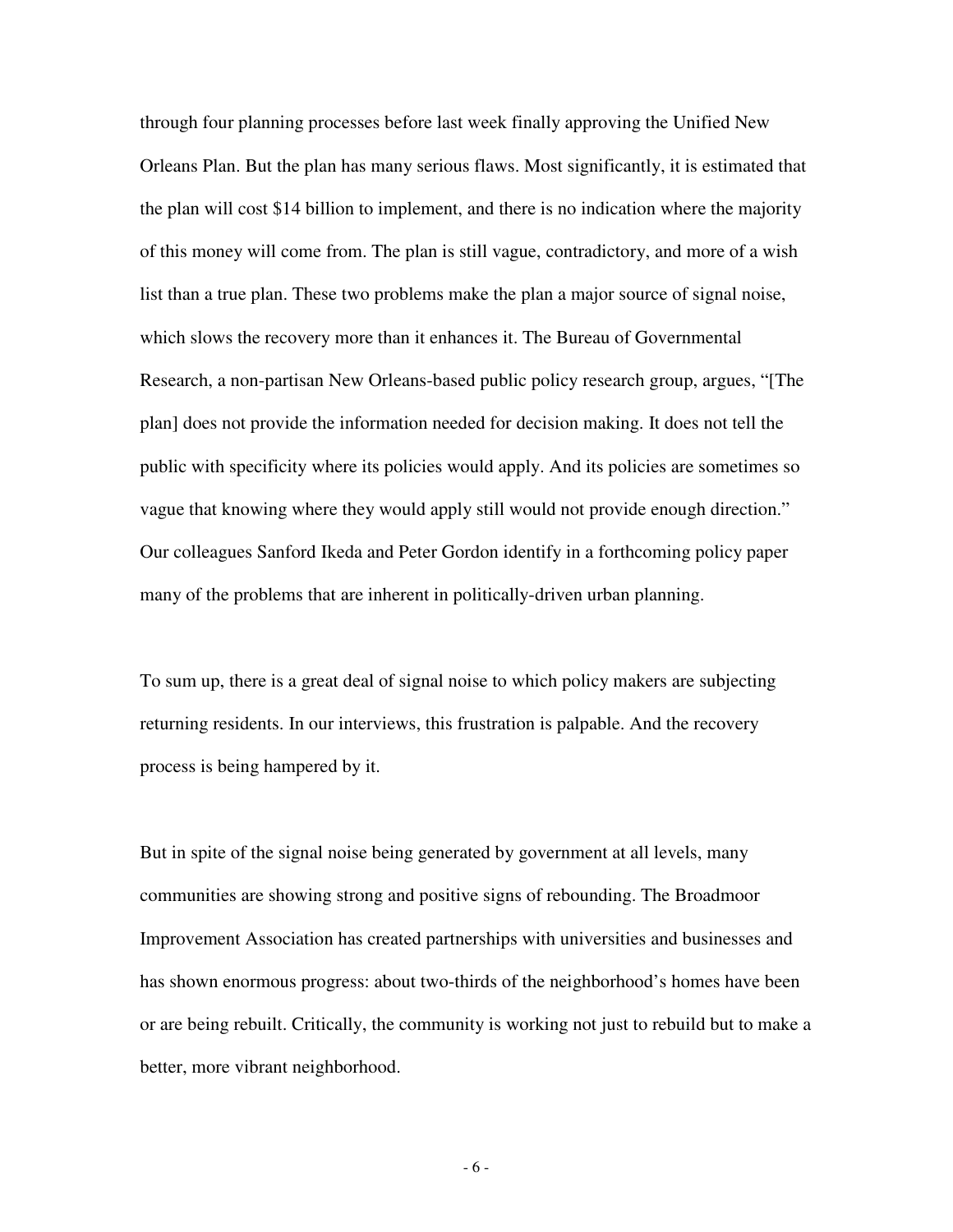In New Orleans East, the Vietnamese-American community centered around the Mary Queen of Vietnam Catholic Church rebounded with enormous speed, with the church serving as a rallying point for the community. The newly-formed Mary Queen of Vietnam Community Development Corporation is spearheading economic development efforts in the neighborhood, including the revitalization of two shopping centers. Plans are in the works for a community aquaculture facility, a museum devoted to preserving the history of Vietnamese-Americans, and a senior citizens' housing and activity complex across the street from the church.

Even in the hard-hit Lower Ninth Ward, groups like the Lower Ninth Ward Neighborhood Empowerment Network Association are working to stimulate community response. They are buoyed by the slow but significant redevelopment of businesses along the St. Claude Avenue corridor and the creation of the Lower Ninth Ward Health Clinic, the only health care facility in the area. The association's leaders, working with block captains, are holding regular meetings and tracking down pre-Katrina residents who have not returned, keeping them informed about developments in the community and keeping tabs on their intention to return. They are also critically following and responding to the signal noise generated by continued discussions by policy makers about whether their community should be "allowed" to rebuild.

All of this is to make a simple point: it is bottom-up, grassroots rebuilding efforts that are repopulating New Orleans, reopening businesses, and helping the city to not simply

- 7 -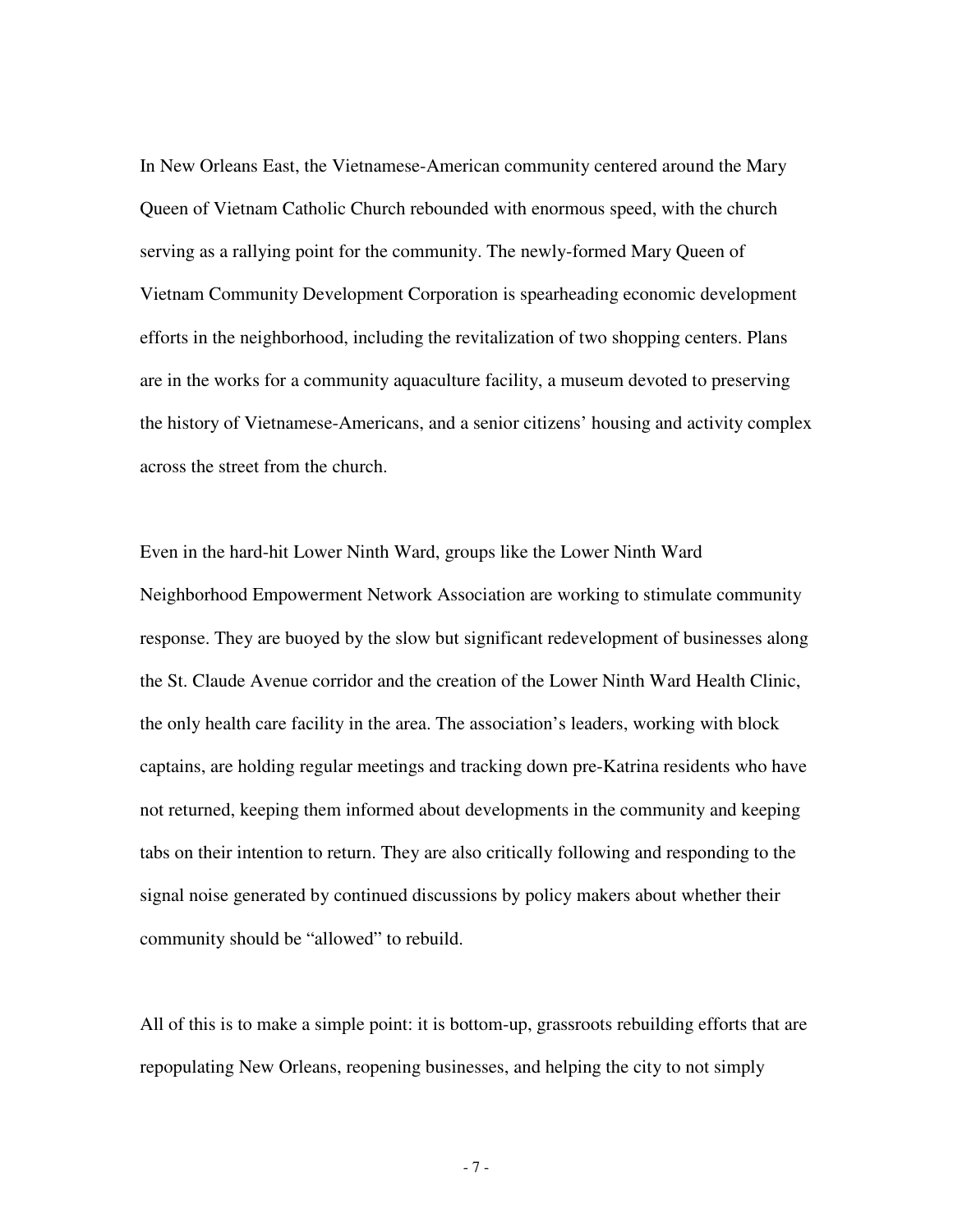rebuild, but to reconstruct itself. It is the work of myriad volunteers, contractors, religious groups, small business owners, non-profit groups, and community leaders who are showing the real leadership in the rebuilding process. These people are the heroes, and their work seldom receives recognition or praise. These are the people leading the recovery process, and elected officials should focus on supporting their work, rather than trying to manage a top-down recovery.

In our research, we have identified four key strategies by which people are employing social capital to produce positive signals that are guiding community recovery. We will not go into great detail here, as these strategies are treated more extensively in our attached policy report and elsewhere in our academic papers. Suffice it to say that these strategies create the types of positive signals that are crucial to community recovery and that policy makers must take great care not to drown out.

The first of these strategies is mutual assistance, by which residents exchange labor, shelter, child care services, tools, and expertise. Mutual assistance sends the signal that "we're all in this together" and that the community is rebounding as a whole. The second strategy is charitable assistance, with which we are all familiar. Charitable assistance provides signals that third parties wish to invest in communities. The third strategy is commercial cooperation, by which businesses create the jobs and provide the material needs that are vital to any form of sustainable community. And the fourth and final strategy, which we call the "build it and they will come" strategy, occurs when private citizens, business owners, and community leaders create or redevelop a key community

- 8 -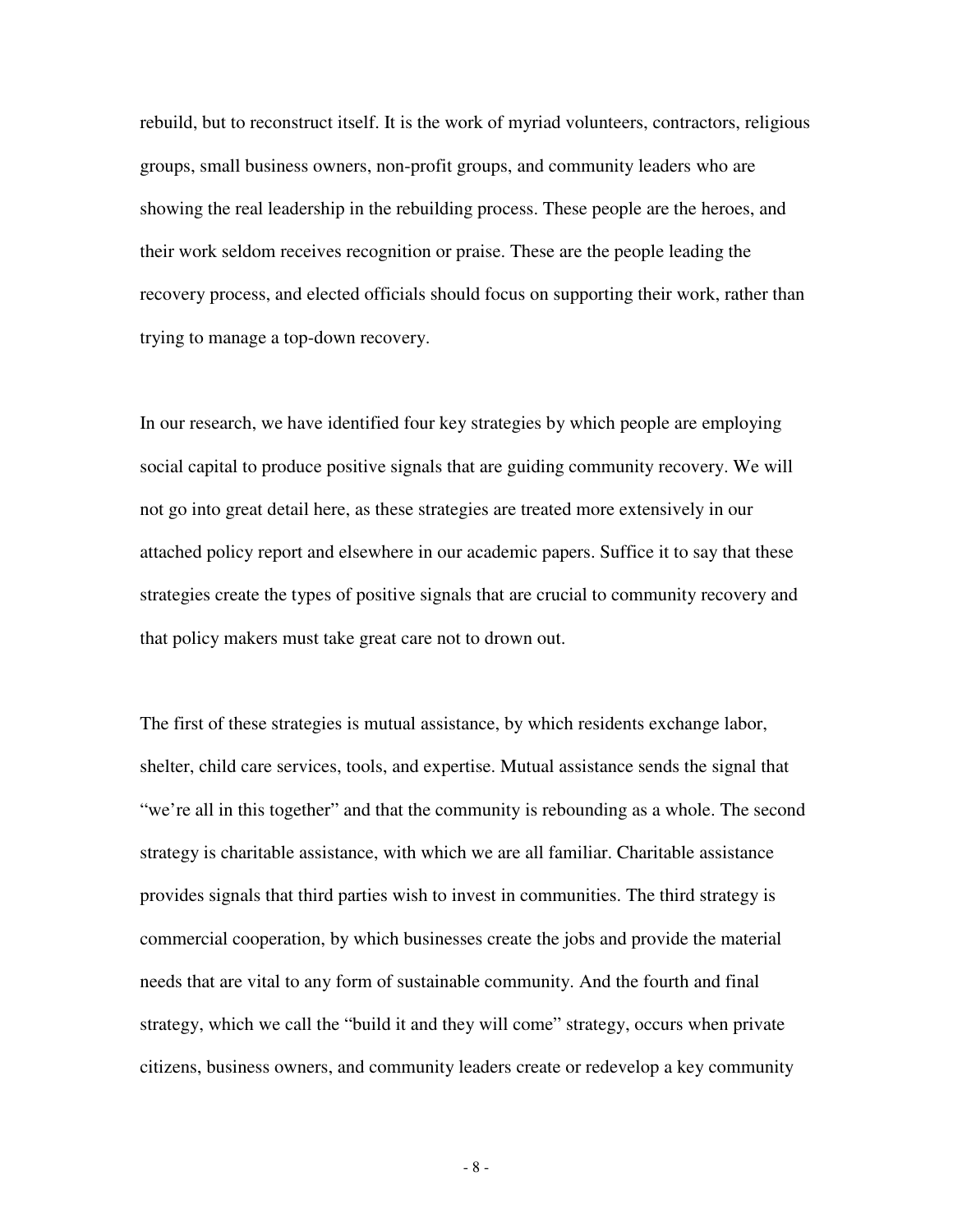resource that helps to tip the scales for other residents and business owners on the fence about returning.

What our research suggests is that what people need and want most of all are quick, clear, and credible commitments from governments at all levels about what will be provided and when. Or to put it another way, the thing most responsible for the slow pace of the recovery is the confusion brought on by the signal noise emanating from the public sector. The best thing that policy makers can do to help communities respond is to respect private property, enforce the rule of law, and ensure that reasonable and appropriate commitments already made will be fulfilled. Residents need the information that will enable them to make decisions for themselves. But to be useful, this information must be clear and credible. And credibility requires follow-though, oversight, and making only those commitments which are realistic and achievable. Commitments from governments at all levels that are later reneged upon only serve to hamper the recovery.

What will most effectively discourage communities from rebuilding is if policy makers continue to create new regulations, new plans, and new programs. It is much more important to fulfill promises already made and to allow communities and the market to respond accordingly. But it is vital that these are realistic and possible promises that focus on creating and enforcing an environment in which grassroots-led, sustainable rebuilding can occur. Policy makers can contribute to the progress by making sure that commitments that they make are credible, true, and will be realized. To the extent that governments provide bad or misleading information, or tell people what they want to hear

- 9 -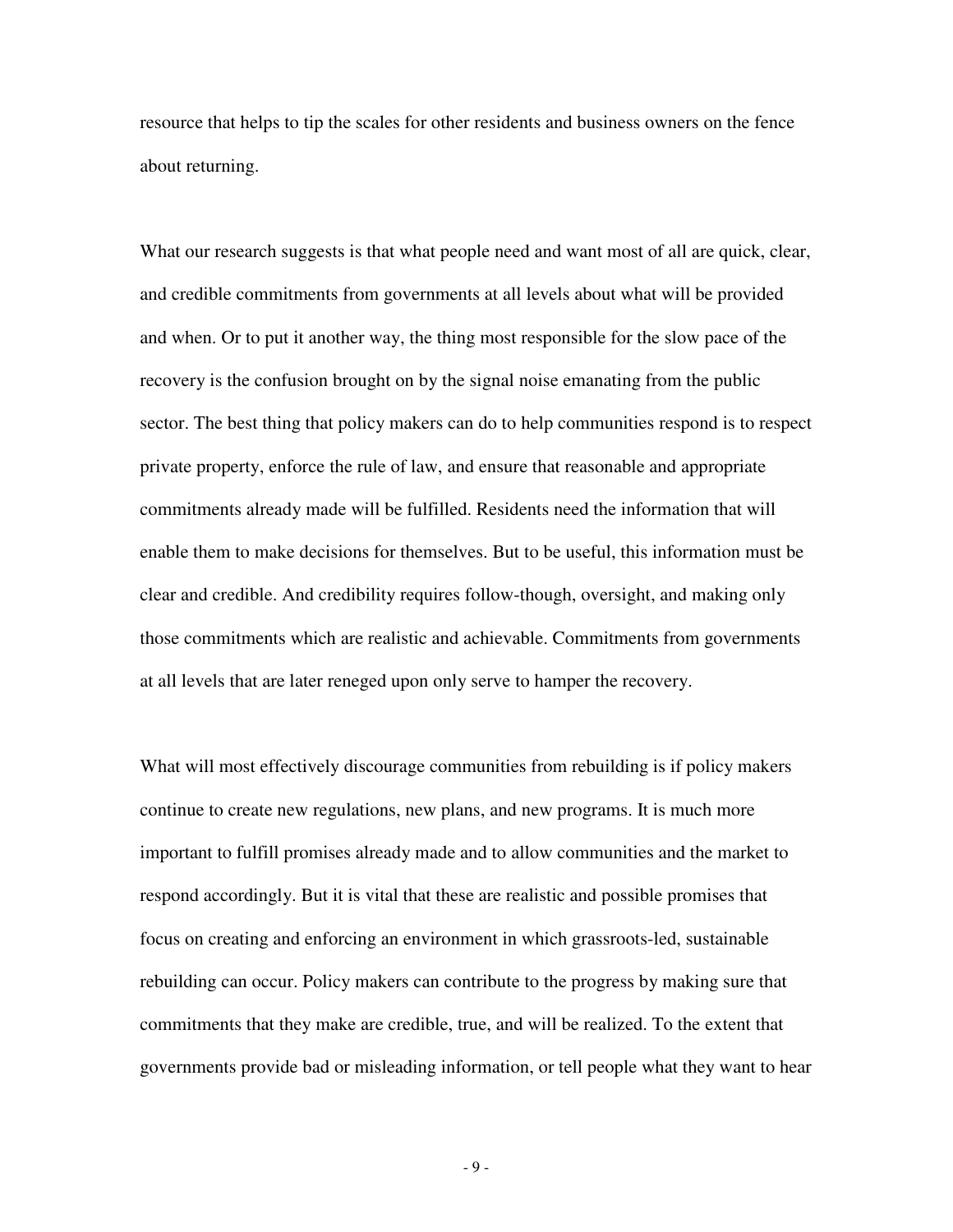instead of the truth, the recovery process will only be slowed or made less resistant to future shocks and challenges. And when policy makers make promises based on the world as they wish it exists rather than the world as it does exist, they should know they are only hurting the people they are trying to help.

We have seen in New Orleans and elsewhere in Louisiana and Mississippi how organic, community-led rebuilding is leading the recovery after Hurricane Katrina's massive devastation. And we have also seen how top-down recovery is sending mixed messages, diluting the positive signals that come from civil society and the private sector, and slowing down a recovery process that, in order to address the massive task at hand, must be flexible and adaptable.

Simply put, we will never rebuild communities – in the true sense of the word – with programs and regulations created and run out of Washington that are slow to adapt, subject to political wrangling, and do not possess the impressive information and talent of the people struggling to rebuild their communities after Hurricane Katrina.

We are seeing what works, and policy makers must bear in mind the importance of community ties and social capital in the recovery process. Governments can create Potemkin villages. But they cannot create communities.

Policy makers must be aware of the importance of stable and well-enforced rules for rebuilding the Gulf Coast. Arbitrarily and frequently changing the rules going forward, or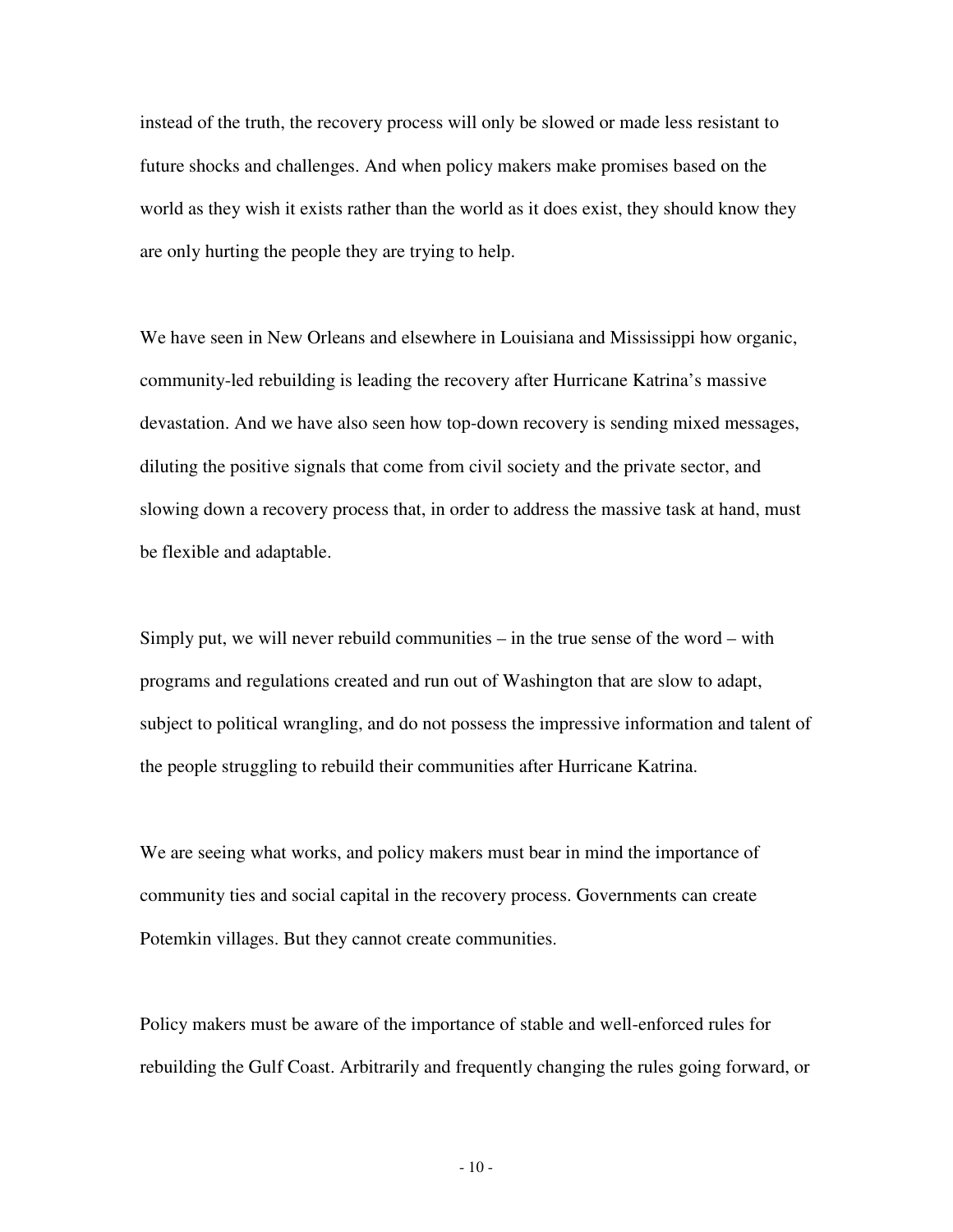failing to fulfill previous commitments, will only serve to hamper the rebuilding process. Policy makers should avoid policies that artificially distort market- and community-led rebuilding and redevelopment, as these policies tend to create massive signal noise which drowns out organic signals and stifles the ability of communities to rebuild themselves.

We thank Chairman Kucinich, Ranking Member Issa, and the members of this subcommittee for inviting our testimony and we look forward to answering any questions you may have.